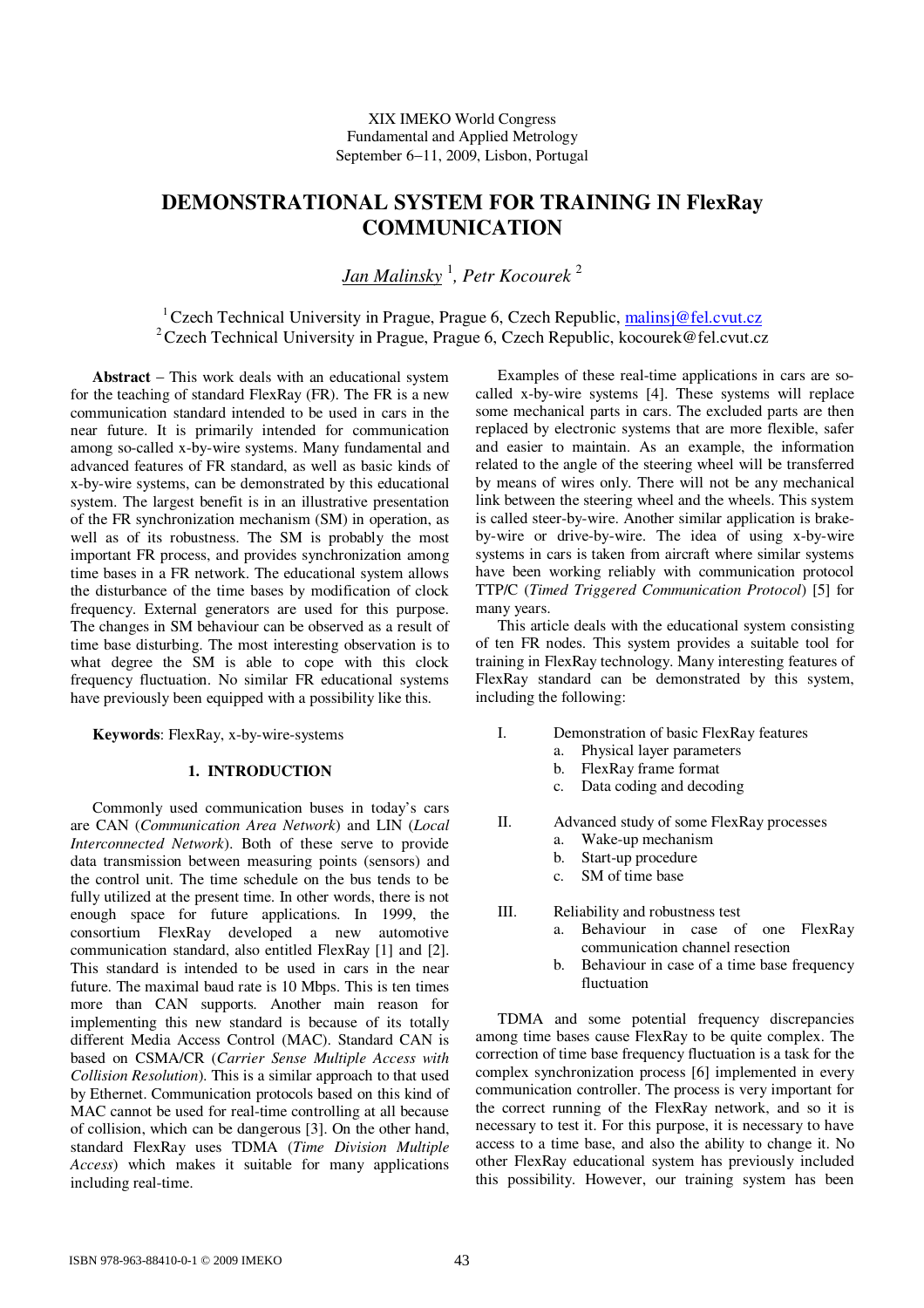designed to have the ability to make time bases influenceable. Each node allows the disconnection of the internal time-base and uses external generators as a source of time. The time generated in this way can be changed according to requirements. For example, the frequency of a time base can be swept. This is the great contribution of our system allowing influence of the frequency of time base in order to test the SM behaviour.

# **2. DEMONSTRATIONAL SYSTEM DESCRIPTION**

The demonstrational system for training in FlexRay communication was designed as a panel containing ten FR nodes. One node comprises the motherboard based on processor STR710 with core ARM7 and FR board consisting of FR controller MFR4310 and two FR drivers TJA1080. The physical connection between these nodes is provided by an active star. The block diagram is shown in fig.1. In fact there are two active stars in the network because FR standard supports two independent channels. The real system is possible to see in fig. 2. There is also some logical connection in the network given by time slot because of TDMA:



Fig.1. The block diagram of FlexRay demonstrational system

- $\bullet$  **Time slot no. 1** – transmission between steering wheel (node no. 7) and servo motor (node no. 3). The value related to the steering wheel angle is transported by means of this slot.
- $\bullet$  **Time slot no**. 2 – transmission between pedals (node no. 9) and bar graphs (node no. 4). The three values related to the positions of three pedals are transported by means of this slot.
- $\bullet$  **Time slot no**. 3 – transmission between gear lever (node no. 6) and segment display (node no. 1). The value related to the chosen level of gear lever is transported by means of this slot.
- $\bullet$  **Time slot no**. 4 – transmission between temperature sensor (node no. 10) and display (node

no. 5). The value related to the temperature in the area is transported by means of this slot.

 $\bullet$  **Time slot no**. 5 - transmission between switches (node no. 8) and LEDs (node no. 2.). The value related to the state of switches is transported by means of this slot.

In addition, all information in time slots 1–5 is received by node no.1. This node transforms the data to the RS232 protocol and transmits it to the PC. There is a visualization application running in the PC.

The demonstrational system also contains a few measuring devices:

**The oscilloscope** is able to capture the signal from the bus and construe it according to FlexRay standard. The device allows a broad range of trigger conditions related to standard. In this way the actions running on the bus can be studied in detail.

**Generators** serve as an external source of the node's time base. They are applicable for testing of SM.



Fig.2. The real view of FlexRay demonstrational system

# **3. DEMONSTRATIONAL SYSTEM CAPABILITY**

# *Wake-up observation*

Wake-up procedure is used for waking up the FlexRay network from sleeping mode. Sleeping mode is a special state when consumption is minimal. There are ten nodes and one of them can be woken up by the external wake-up event. The node woken in this way begins to send so-called wakeup symbols (WUS) to the bus. These symbols are received by means of FR bus drivers in every other node in the network. The driver is able to receive it even if the driver is in sleeping mode. It is one of the functions of drivers to switch on the power source for the rest of the node (processor, FR controller and so on) after receiving WUS. This process is described in detail in [1]. The demonstrational system allows the observation of WUSs in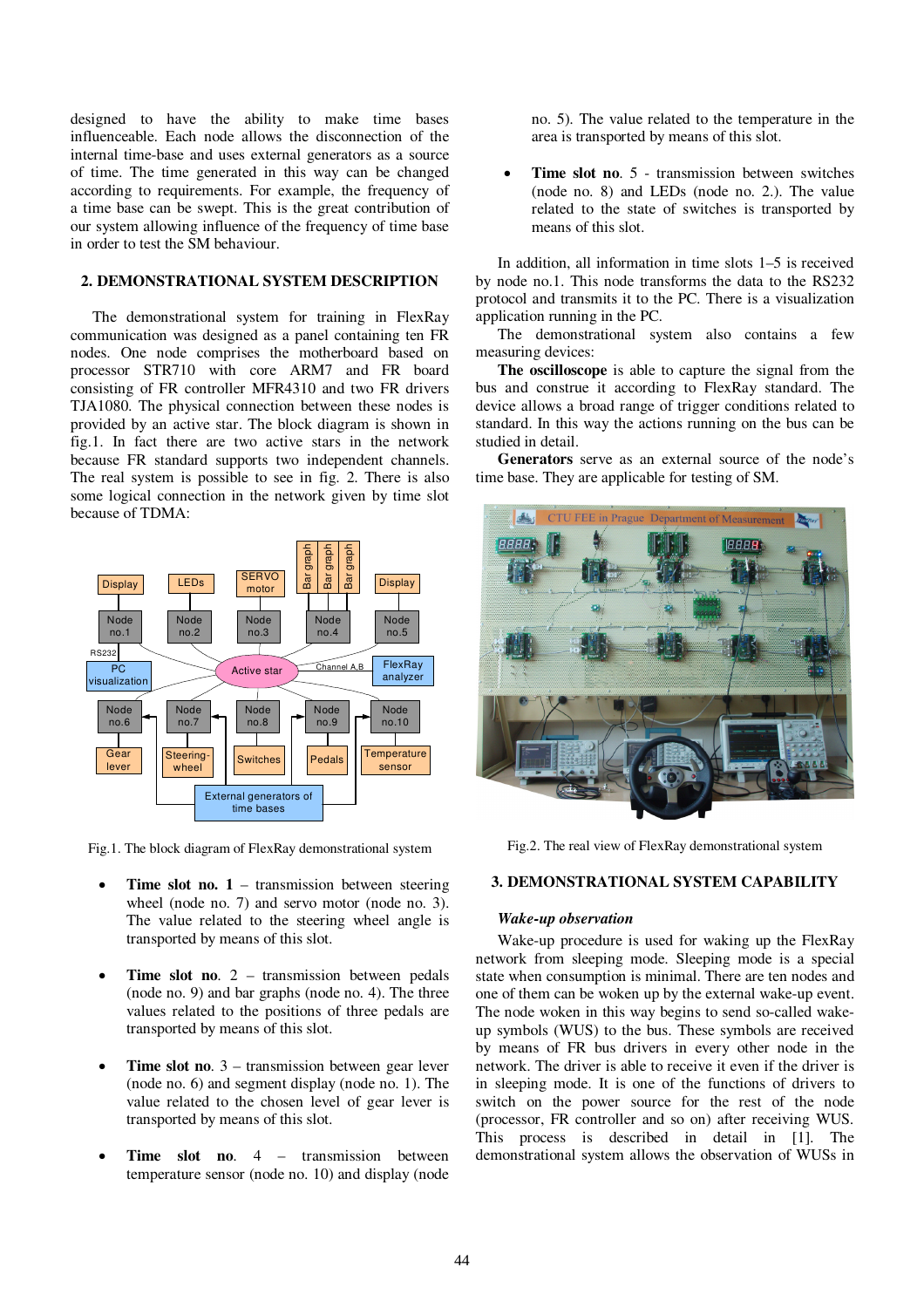connection with switching on power sources. The WUS structure can be displayed and compared with standard.

### *Start-up observation*

Start-up procedure comes after successful wake-up. At least two nodes with so-called cold-start status are necessary for this process. Their main task is time schedule determination because of TDMA. This activity is performed by means of start-up frames.

First of all, an election of cold-start leader has to be executed by means of CAS (*Collision Avoidance Symbol*). The elected leader initiates the communication by transmitting start-up frames according to its time schedule. In this way the time schedule is defined on the communication bus and the rest of the network is allowed to join to the time schedule in correct time slots.

The start-up procedure is a quite complex process and it is described in detail in [1]. The demonstrational system allows observation of the whole start-up procedure step-bystep:

- i. Start-up leader election by way of CAS transmitting.
- ii. The establishment of communication between coldstart nodes by means of start-up frames.
- iii. The non cold-start nodes joining.

### *Data observation*

It is possible to catch data related to the steering wheel, three pedals, gear lever and so on in the relevant slot by using suitable trigger conditions. This observation is also suitable for FR frame structure study including data coding and decoding.

## *Modification of time base frequency*

Each node has its own clock for time schedule generation because of TDMA. Due to some influences such as crystal ageing or temperature variation there are some discrepancies between time base frequencies. Without correction the network would not be able to work at all. For this reason the SM must be implemented in every communication controller.

First of all, some necessary basic terms relating to timing in FR network must be explained:

### a. Micro-tick  $(\mu T)$

The Micro-tick is the smallest time unit derived directly from period of clock signal.

### b. Macro-tick (MT)

The Macro-tick is a larger time unit consisting of integer number of  $\mu$ T.

# c. Communication cycle

Communication on a FR bus is performed in repetitive cycles. One cycle consists of two main parts. The first of these contains time slots assigned to appropriate nodes. The

second is an idle segment where correction of frequency fluctuation is partially applied. Each cycle consist of integer number of MT, which must be the same in each node.

The SM measures time deviations between the assumed and actual time of synchronization frames' arrival from the other nodes in appropriate time slots. The rate and offset correction value is computed using these deviations. On the basis of these correction values, the nodes are brought to have a similar view of global time even if there are some frequency differences among nodes.

The rate correction value is a number of  $\mu$ T evenly distributed over each cycle. This distribution is performed in such a way that nominal number of  $\mu$ T per MT in evenly chosen MT is modified by  $1 \mu T$ .

The offset correction value is a number of  $\mu$ T added at the end of each odd communication cycle.

Both correction values can be positive or negative, thus the cycle can be lengthened or shortened. It depends on whether the time base in the node is slower or faster than the time bases in the rest of the network.

More detailed information related to SM can be found in [1] and [6].

Each of our FR nodes is fitted with a connector for connecting a generator as an external time base. This fact allows changes to the frequency of the time base according to requirements:

- $\bullet$  The frequency can be swept by deterministic signal or noise
- $\bullet$  Nominal value of frequency can be shifted by an offset



Fig.3. System for measuring time deviations and correction parameters

Fig.3 shows a block diagram of a system allowing measurement of the time deviations and correction parameters in each node. Immediately after a trigger event occurring, the clock generator starts to change the frequency of individual time bases in a defined way. In addition, on the basis of the trigger signal, each node begins to store time deviations and calculated correction parameters acquired directly from the FR controller. This storing can be provided with an adjustable pre-trigger and is performed once every communication cycle.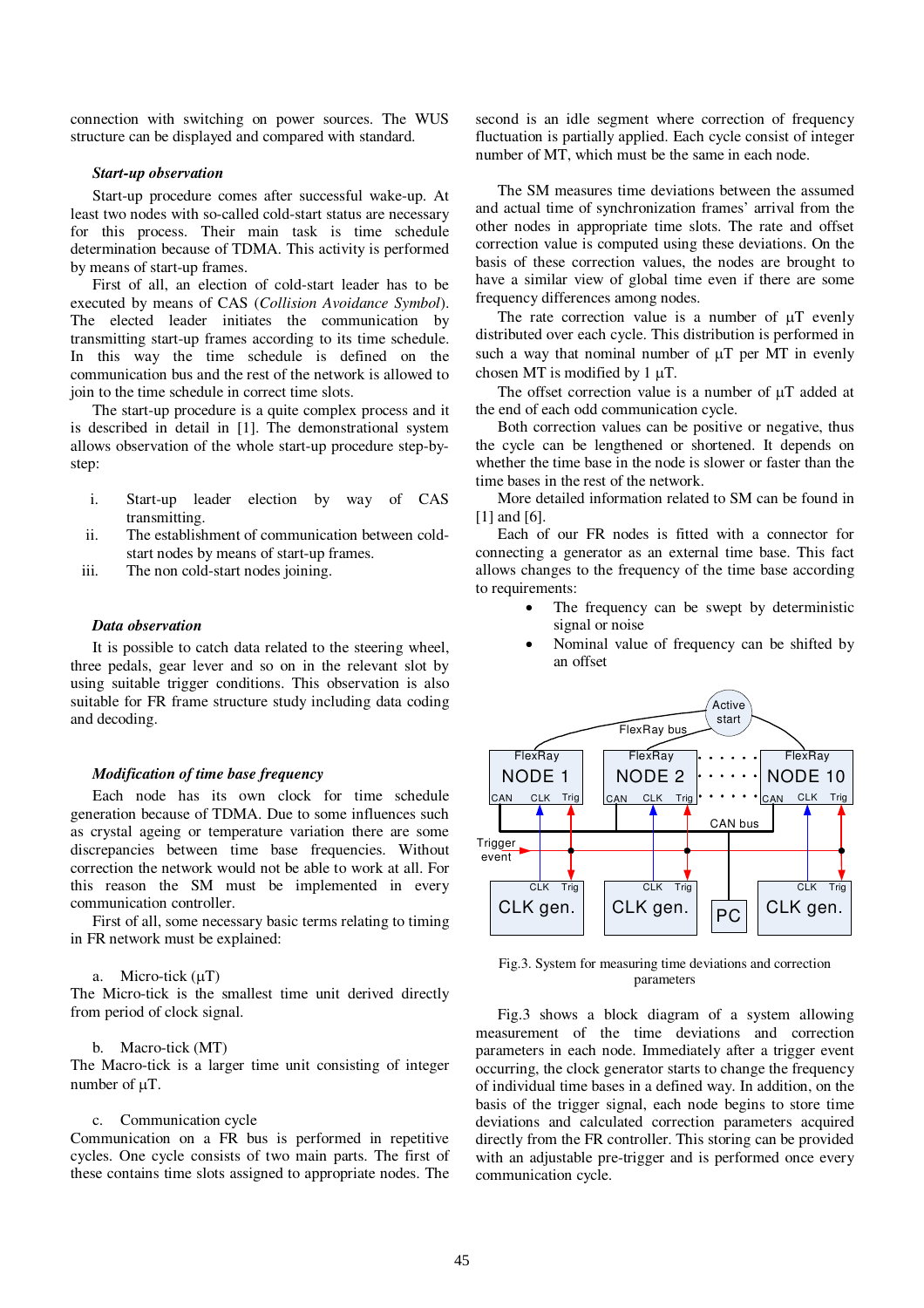In addition to the FR interface, the nodes are also fitted with CAN bus. By means of the CAN, the measured values can be transmitted to a PC for subsequent data processing. A diagram representing the rate and offset correction values as well as time deviations in dependence on communication cycle can be displayed for each FR node. This possibility of observing SM functioning versus time base disturbing is a great contribution in this work. No similar FR educational system has been equipped with a feature like this until now.

# *Channel resection*

The FR standard supports data transmission by force of two independent channels. One channel is redundant and serves in communication in the case of the other channel failing. Behaviour as a reaction on channels resection can be observed. The system is able to cope with one missing channel. After elimination of one of the channels, communication continues by means of the second channel without any interruption in data transmission. The channel resection can be made by disconnection of an appropriate connector.

# **4. SOME PRACTICAL RESULTS**

# *Data observation*

As an example there is a part of the FR frame in fig. 4 where the data related to steering-wheel angle are captured. First waveform (A) represents a situation where the steering wheel is in the extreme right position, and the second (B) shows extreme left position. Fig. 5 depicts the headers of previous frames. They differ in cycle number because they were taken in dissimilar communication cycles.



Fig.4. Captured data related to steering-wheel angle



Fig.5. Headers of frames

#### *Start-up observation*

Fig.6 shows a successful start-up procedure. There is one CAS symbol followed by start-up frames transmitted by a cold-start node in every communication cycle in the appropriate time slot.

On the other hand, fig.7 represents an unsuccessful startup process. In this case the other cold-start node is not able to join to the communication for some reason. The figure depicts waveform consisting of repetitive group containing CAS symbol and set of start-up frames from the leader. In other words the leader constantly repeated attempts to join with other cold-start nodes, but always unsuccessfully.



Fig.6. Successful start-up procedure



Fig.7. Unsuccessful start-up procedure

### *Modification of time base frequency*

By modification of time base frequency the behaviour of SM can be shown. This is the most interesting observation in this work. For this purpose a case study has been made on the FR network consisting of 10 nodes. Each node in the network has been set with time parameters according to Tab.1.

| Tab.1. Used time parameters |  |  |
|-----------------------------|--|--|
|-----------------------------|--|--|

| Duration of one $\mu$ T            | $25$ ns                   |
|------------------------------------|---------------------------|
| Nominal number of $\mu T$ per 1 MT | $40 \mu T/MT$             |
| Length of communication cycle      | 5 000 MT (5 ms)           |
| Number of $\mu T$ per 1 bit        | $4 \mu T/b$ it (10Mbit/s) |

The nodes had constant clock frequency (nominal value 40 MHz) given by its internal crystal oscillator with the exception of node no. 4. This node had a clock source provided by an external generator allowing sweep frequency by a modulation signal. In this study the period of all sweeps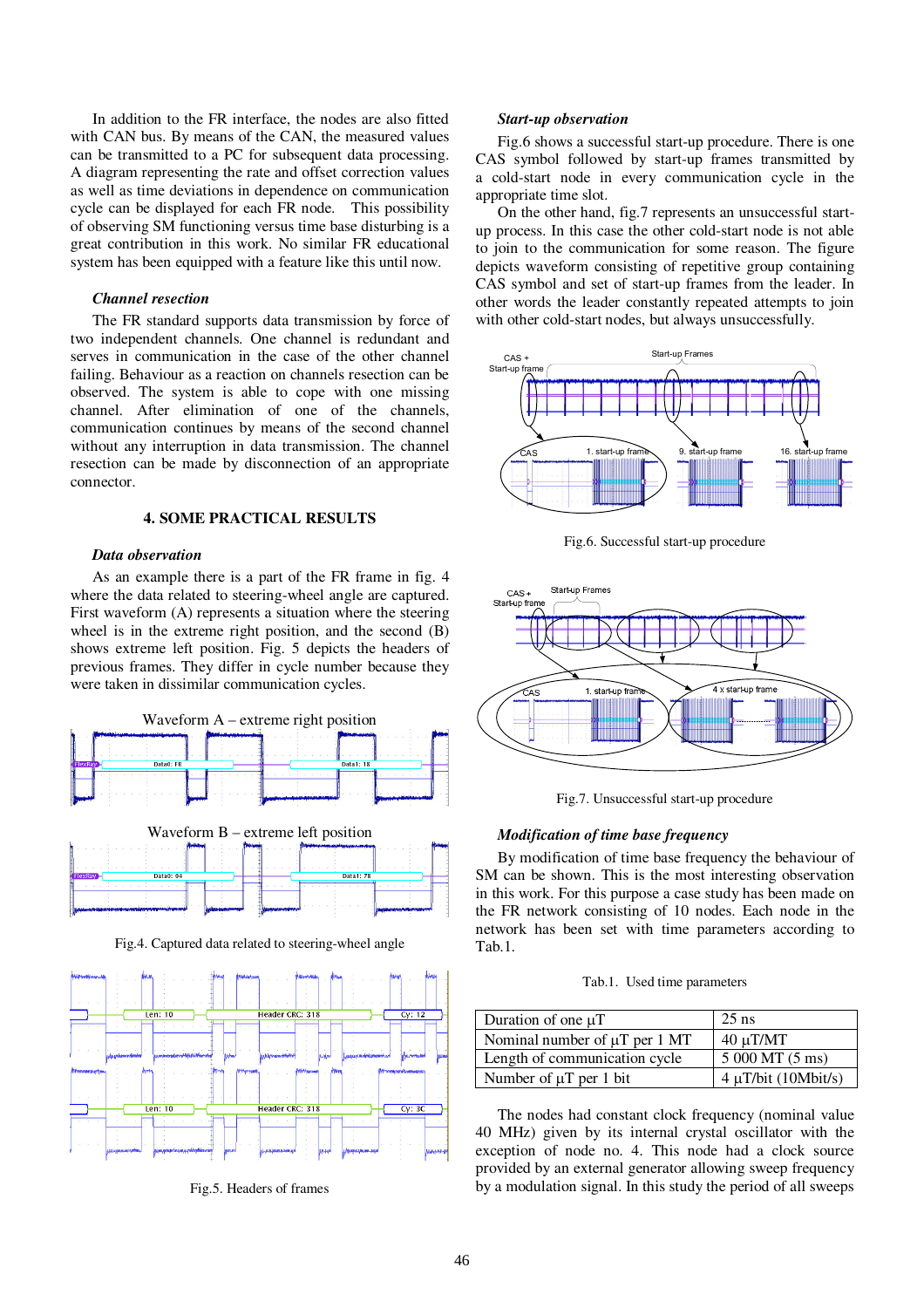is supposed to be quite long. It covers hundreds of communication cycles. The study focuses on following cases of sweeping:

### **I. Sweeping by sinus**

The clock frequency of node no. 4 has been set to 40 MHz and being swept by sinus shape with the amplitude equal to 100 kHz ( $f_{min}$  = 39.9 MHz,  $f_{max}$  = 40.1 MHz) with the period 200 communication cycles. This situation is shown in fig. 9 depicting the dependency of frequency deviation  $(\Delta f)$  on communication cycle number (CN). All measurement has been performed within a range of 500 communication cycles. Dependency of correction parameters computed in node no. 4 on CN is depicted in fig. 10, 11, 12. Fig. 10 represents rate correction parameter (RC in  $\mu$ T) and fig. 11 shows offset correction parameter (OC in  $\mu$ T). A detail of OC in CN range 220 - 320 can be seen in fig. 12.

### **II. Linear sweeping**

In this case a linear shape has been used for sweeping the clock frequency in node no. 4 with nominal value 40 MHz. In the same way as in the previous case, the frequency deviation has been set to 100 kHz (see fig. 13) and dependency of correction parameters  $(RC, OC)$  in  $\mu$ T on CN has been measured (see fig. 14, 15, 16).

In a simplified view, both of the previous cases show RC to be directly proportional to the frequency deviation function, and envelope of OC to be directly proportional to first derivation of frequency deviation function.

### **III. Multiple sweeping by sinus**

In contrast to the first case, in this case the frequency sweeping by sinus has taken place in two nodes (node no. 4 and no. 5). In addition, the frequency in node no. 5 had twice value of node no. 4. Deviations ( $\Delta t$  in  $\mu$ T) between the presumed and actual arrival time of sync frames coming from node no. 5 have been measured by node no. 4. These deviations in  $\mu$ T are depicted in fig. 8 as a dependency on CN. The figure shows these deviations to be influenced by the superposition of two sinus signals used for frequency sweeping in node no. 4 and no. 5.



Fig.8. Time deviations between node no. 4 and node no. 5



Fig.9. Sinusoidal modulation signal for node no.4



Fig.10. Rate correction parameter computed in node no.4



Fig.11. Offset correction parameter computed in node no.4



Fig.12. A detail of offset correction parameter